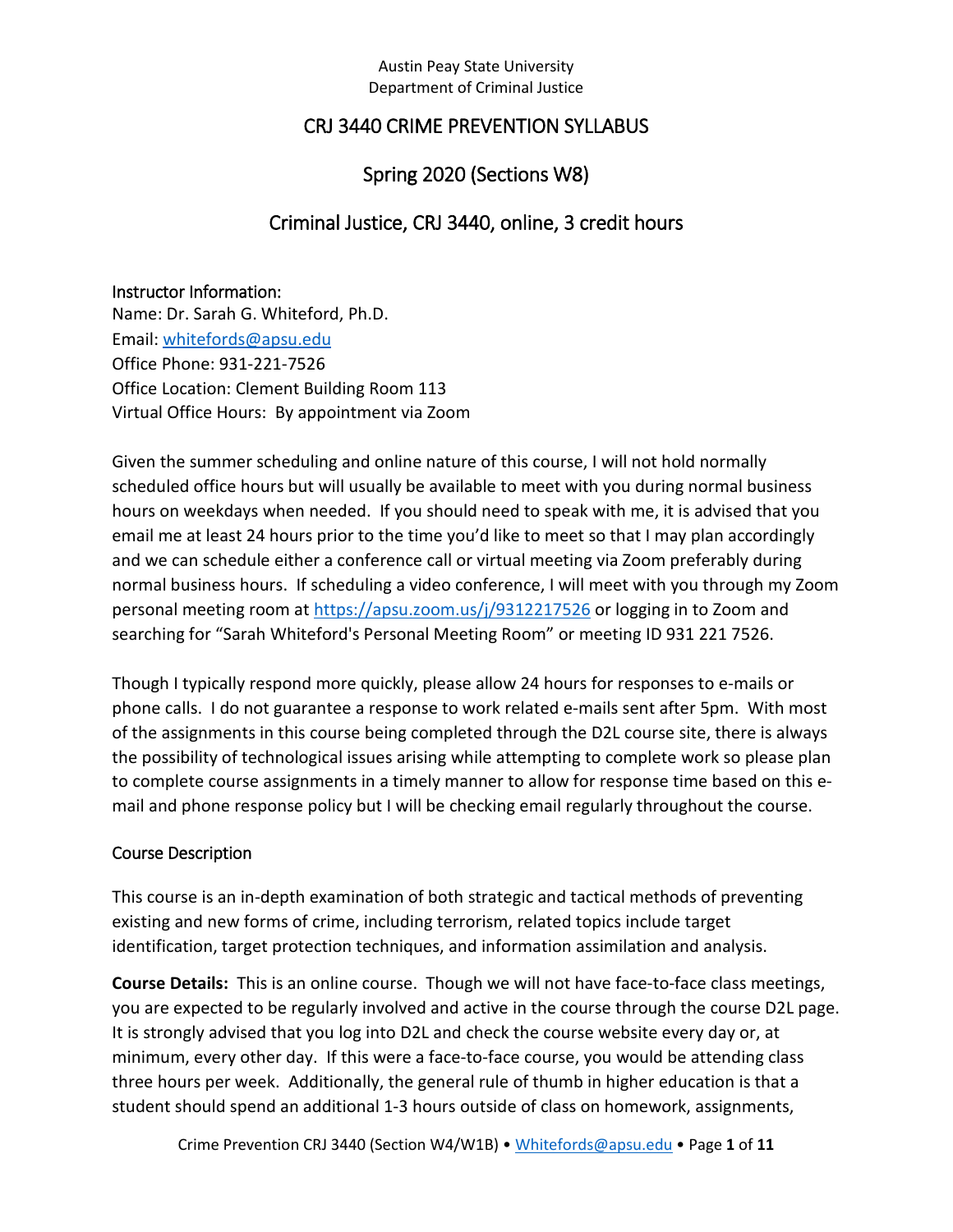readings, etc. for every 1 hour spent in class. Therefore, a traditional 3 credit course would entail 6-12 hours of work per week. Given that online courses condense a traditional 16-week semester into an 8-week session, you can double this and expect to spend approximately 12-24 hours per week on this course. Most coursework will be available from the day the course opens but only until each assignment's designated due date.

You are welcome to work ahead but simply must complete assignments by the date in which they are due as listed in the course schedule below, in the D2L announcements, in the module and/or submodule headings, and on the assignments themselves. You are even encouraged to complete assignments early for better time management as there is a lot to do each week. My one suggestion on not working too far ahead is the active learning assignments as you will want to receive feedback on previous assignments before completing future assignments so that you may improve throughout the course. Thus, I advise you not to work too far ahead and, more specifically, to wait to complete active learning assignments closer to their deadline so that you can receive that feedback on previous assignments prior to the next assignments completion.

We will be covering most of the required textbook (see below) and you will have assignments due every Sunday and some Wednesdays at 11:59pm. Most weeks this will include multiple readings and corresponding quizzes as well as several active learning assignments. Some assignments will require discussion forum posts and responses that are due earlier in the week when a later assignment hinges upon their successful completion. One instance will be when discussion forums are used and an initial post is required by midweek so other students have time to post responses. Additionally, the Sunday night deadline also differs for module 7 work as those assignments will be due Thursday, July  $22^{nd}$  at 11:59pm since that is the last day of class.

### Course Learning Objectives

This course focuses on crime prevention techniques utilized to deter and reduce crime. Primary, secondary, and tertiary crime prevention strategies and polices are introduced and evaluated given previous research and policy evaluation. Partnerships for crime prevention including neighborhood watch and community policing are introduced as well as developmental and situational crime prevention strategies. Evaluations of physical environmental design and concerns regarding displacement and diffusion of crime are addressed. Tertiary prevention strategies such as deterrence, incapacitation, rehabilitation, and treatment are analyzed as responses to crime that attempt to deter recidivism and future crime.

After completing this course, the students will be able to:

- 1. Discuss different ways of measuring crime and shortcomings of crime data
- 2. Identify historical approaches to crime prevention.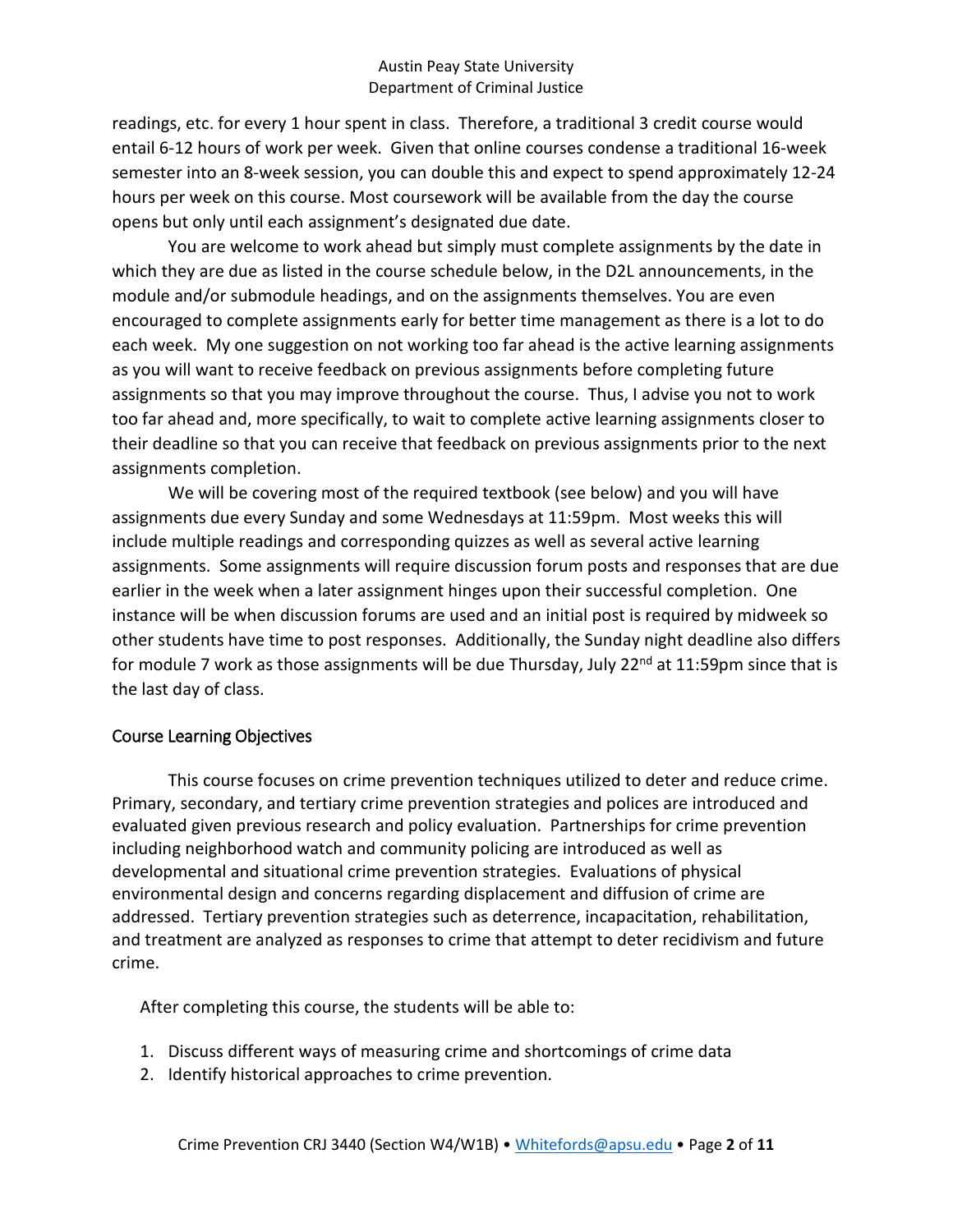- 3. Distinguish between primary, secondary, and tertiary crime prevention strategies and be able to provide examples of each.
- 4. Compare and contrast impact and process evaluative approaches to crime prevention programs.
- 5. Illustrate an understanding of physical environment, neighborhood, developmental, and situational crime prevention strategies.
- 6. Identify various forms of displacement of crime and diffusion of benefits from crime prevention programs.
- 7. Apply criminological theories to explain crime and the potential impact of crime prevention strategies.
- 8. Identify common treatment, rehabilitative, deterrent, and other tertiary prevention techniques as they pertain to preventing future crime.

## Required **Materials**

Lab, Steven P. 2016. *Crime Prevention: Approaches, Practices, and Evaluations, 9th ed.*  Routledge: Taylor & Francis Group. ISBN: 978-0-323-35772-2 (paperback); ISBN: 978-0-323- 35772-2 (paperback) OR 978-1-138-94693-4 (hardback)

The Lab text is REQUIRED. You will be reading from it each week and taking corresponding quizzes on D2L. I strongly recommend a printed version rather than an e-text so that you can navigate the pages while taking the online quizzes. Any additional reading materials assigned will be posted in PDF format on D2L so please be sure to also have a PDF reading program such as Adobe downloaded to your computer.

## Technology Requirements

As per the [APSU's Minimum System Requirements](https://www.apsu.edu/online/technical-support/requirements.php) , students should NOT rely on a tablet or smartphone device to complete coursework. Much of the coursework for this class will consist of regular quizzes through D2L that are more difficult to complete in mobile browsers. APSU's Distance Education office advises students to use the most up-to-date versions of Google Chrome or Apple Safari to access the site. It is also recommended that you connect to the internet through an Ethernet cable rather than via Wi-Fi when connecting to complete your quizzes.

## Technology Skills Required for Course

Technological skills needed to be successful in this course include accessing and navigating D2L, sending/receiving email, uploading and downloading files, proficiency with Microsoft Office, etc.

# Technical Support

## APSU Information Technology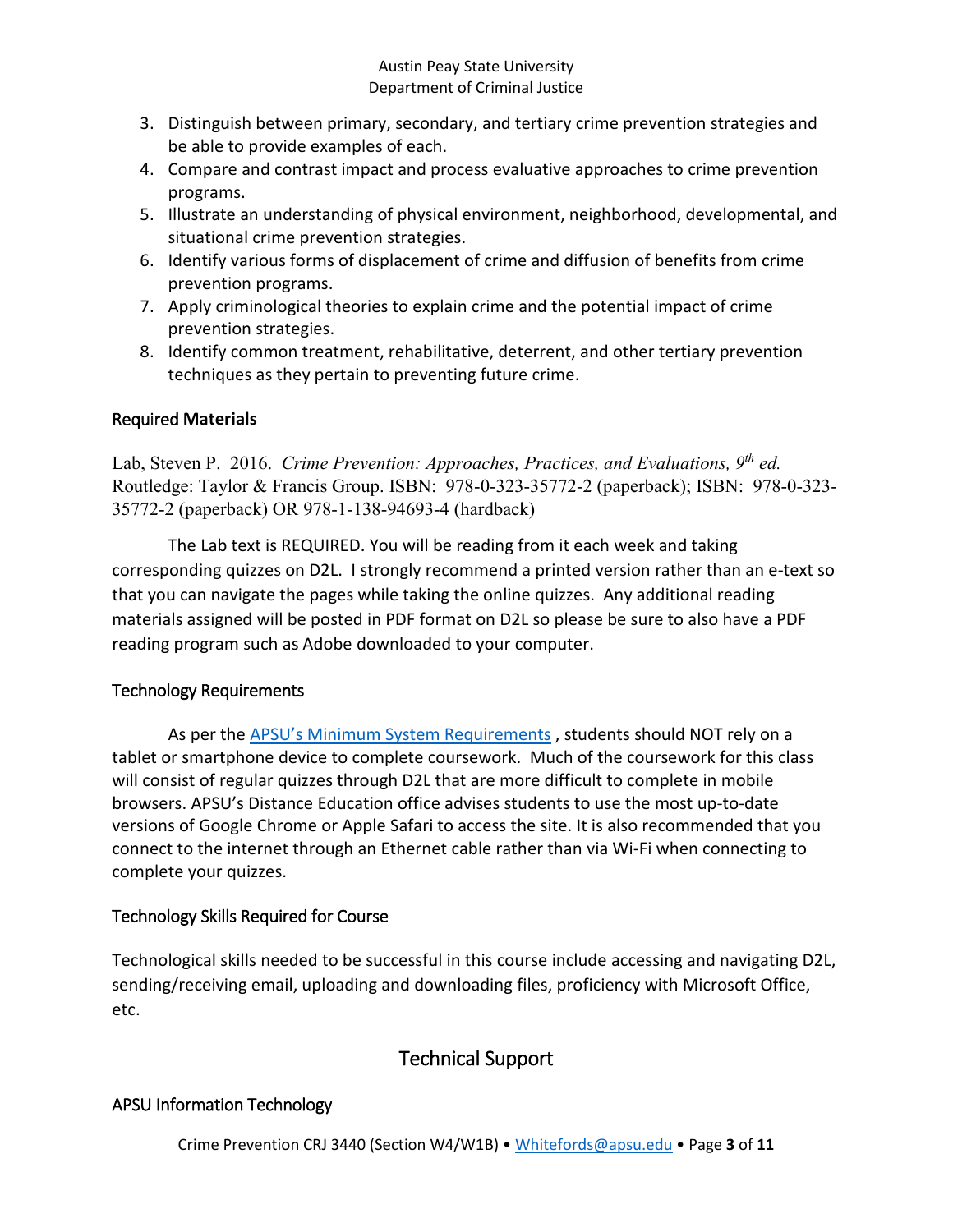For Austin Peay email and OneStop login issues contact (931) 221-HELP (4357) or [govstech@apsu.edu.](mailto:govstech@apsu.edu) Go to [GovsTech](https://www.apsu.edu/information-technology/helpdesk/) for more information.

#### Distance Education Support

For technical issues within your online/hybrid course, contact (931) 221-6625 or [online@apsu.edu.](mailto:online@apsu.edu) Go to [Distance Education's](http://apsu.edu/online) website for more information.

#### **Participation, Assessments & Grading**

### Class Participation

In order to succeed in this class, students must actively participate in all course activities and assignments. This includes not only readings and quizzes but also the more interactive assignments such as discussions and other active learning activities. It is important that you keep up with assignments as they are assigned on D2L. There will be an "Announcements" tab at the top of the course D2L site that is updated with news, assignments, updates to the schedule, etc. You can change your settings in the "Announcements" drop down menu under "Notifications" and select what type of alerts you'd like to receive notification of via e-mail. Ultimately, it is the students' responsibility to know what is due and when.

### Grading Procedures

Student grades will be evaluated using two course components: quizzes and active learning assignments. Each of these components will contribute to the calculation of a final course grade but these components will not be weighted equally. An average grade for each component will be calculated by dividing the number of points earned by the number of points possible within each grade component category. This will result in an average grade on quizzes and another average grade on active learning assignments. Before each grade component's average is calculated, some of the lowest grades for each component will be dropped. I'll be using a 3-2 policy in which the 3 lowest quizzes and 2 lowest active learning participation assignments will be dropped. Once an "average" grade for each of these components has been calculated, the average grades will be weighted and summed to derive a final grade for the course.

The contribution of each grade component is listed below:

Quizzes (lowest 3 dropped) 60% Active Learning Participation Projects (lowest 2 dropped) 40% TOTAL 100%

*Quizzes:* Throughout the semester, you will complete regular reading assignments and corresponding quizzes through D2L. Each week you will be assigned a series of required readings. Chapters are usually broken down into 2 parts but some longer chapters may be broken into 3 parts. After completing each reading, you will take the corresponding online quiz to assess your comprehension. With the condensed time frame of a 7.5-week online course,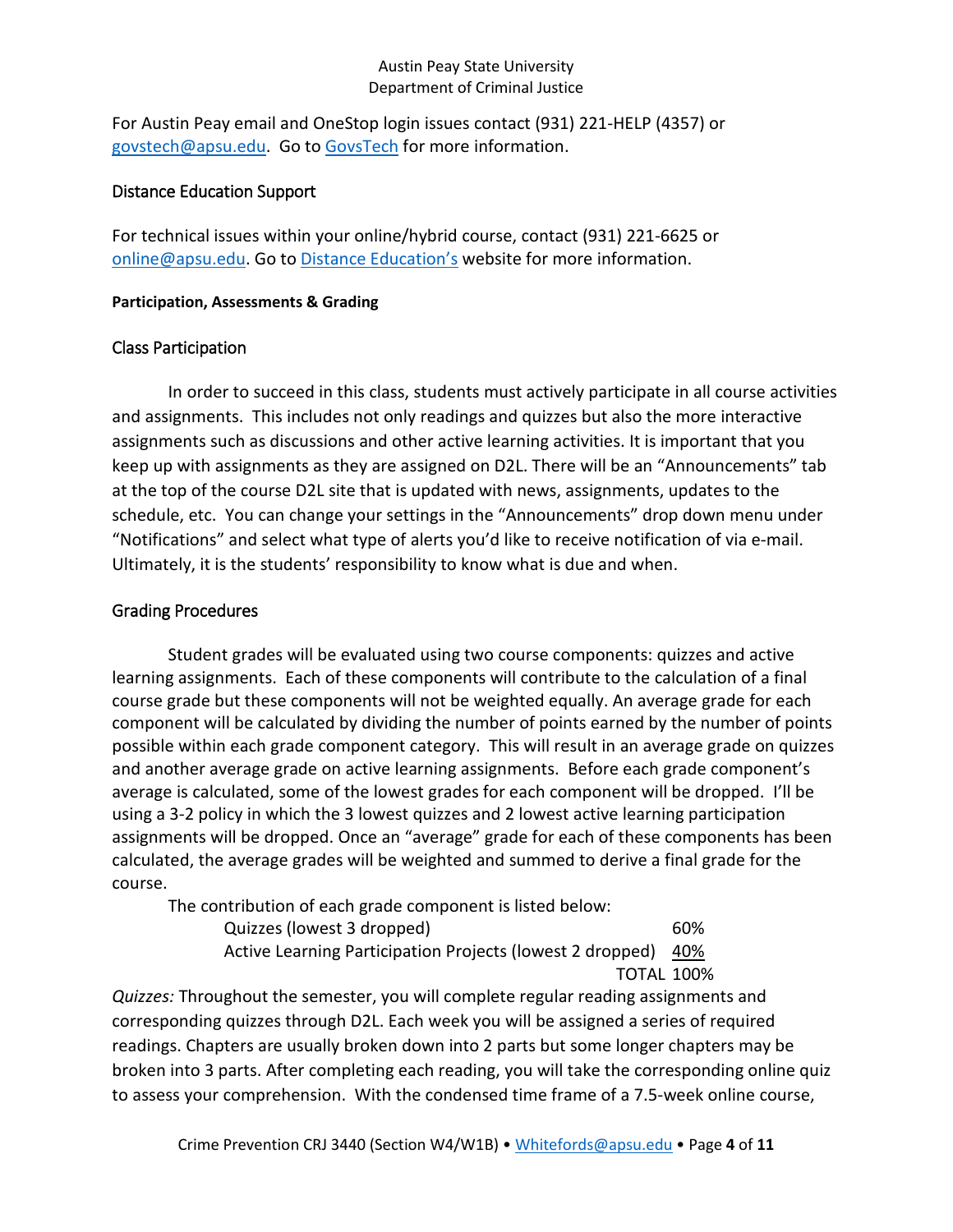this will typically mean covering 2 textbook chapters a week—thus, you will normally be assigned 4-5 readings with corresponding quizzes each week.

Quizzes will be posted to the D2L site from the start of the course and will remain open until Sunday evening at 11:59pm (except in week 7 when the course closes on Thursday at 11:59pm). Quizzes will consist of 5 objective questions (multiple choice and true/false) and will be timed allowing you 7 minutes to complete the quiz with an additional 1-minute grace period. D2L will allow you only one attempt at the quiz so please be sure that you are ready to take it before opening the link. Quizzes are open book but you will not have the time to look up every response so please read carefully prior to attempting the quiz. The quizzes are not open book with the intent to allow you time to look up every answer but are open book because I have no way of ensuring you don't use the book. Thus, quizzes are timed to limit the ability of looking up all answers. I advise that you read each assigned section once and then review it at least 1-2 additional times before attempting the quiz. Answer the questions you know immediately then use remaining time to go back and find the answers for those you don't know. If time still permits, double check your answers on those questions you thought you knew the answer to. Taken together, this means you should plan on spending 30-60 minutes to complete each assigned reading and corresponding quiz.

Because I recognize the potential for technological problems with D2L on quizzes or the inability to complete a particular assignment when it is due, I will drop the 3 lowest quiz grades at the end of the course. However, this means I will not reset attempts to take a quiz (except under extenuating circumstances with documentation or instructor error) and I will not allow make-ups or extensions. Any missed quiz will simply count as 1 of your 3 dropped quiz grades. Should you run into a technological problem while taking a quiz, screenshot the problem for documentation and e-mail me so I can reset the attempt. I suggest that you not waste the dropped grades by simply skipping an assignment since there's always the potential for problems to arise later in the semester.

*Active Learning Participation Projects:* In addition to online quizzes, you will complete various active learning assignments that will require you to apply the material learned in the readings. Examples of active learning assignments will include security analyses, article review summaries, discussion forums for designing a survey research project, and other such assignments that require critical thinking and application of learned materials. Most active learning assignments will be graded based on content so please pay careful attention to instructions. The lowest 2 active learning assignments will be dropped before an average grade is calculated for the active learning grade component.

### Late and Missing Work Policy

You must schedule time to regularly complete coursework as if this were a class that meets several times each week. Readings and quizzes must be completed by the day and time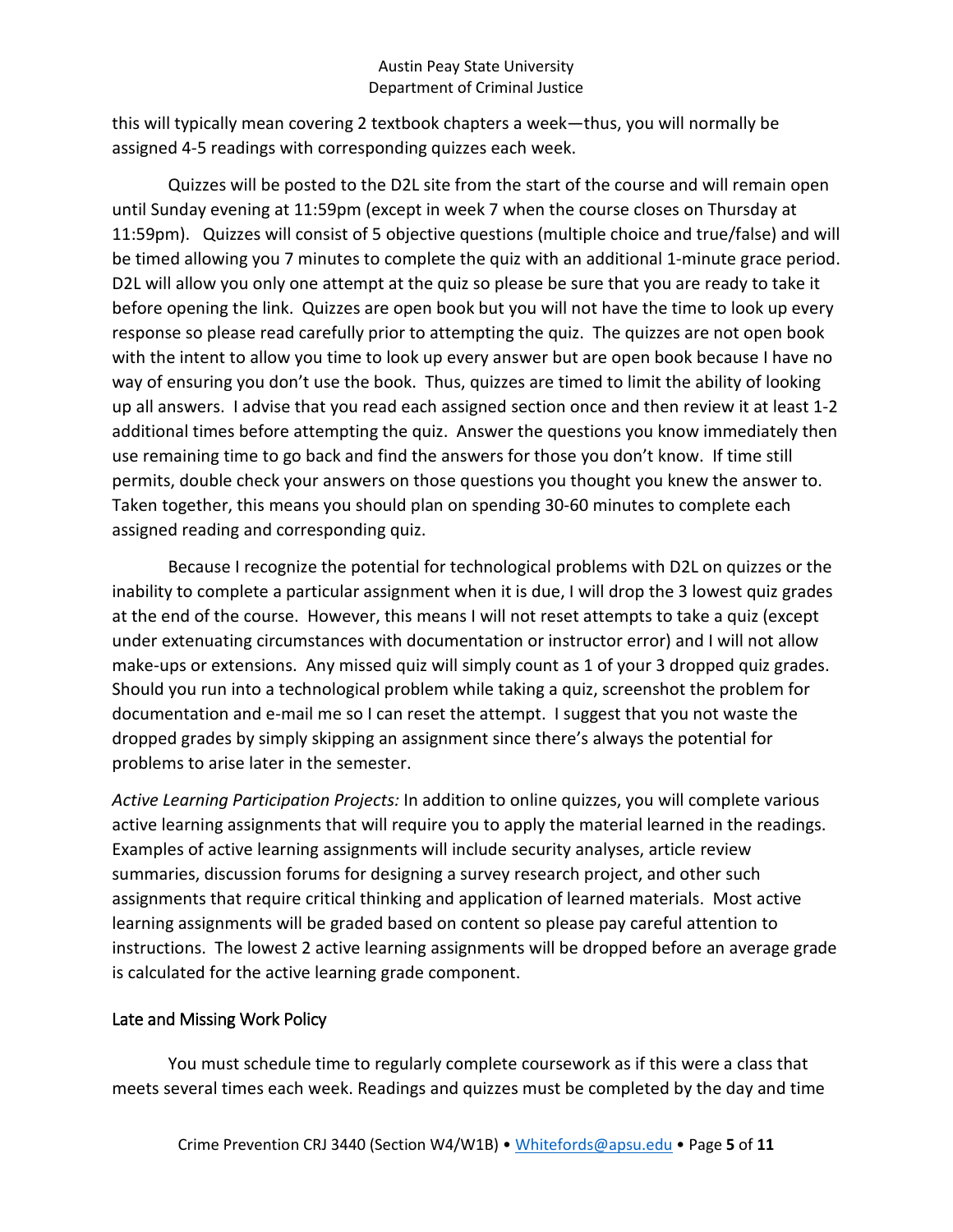they are do as they close following that deadline. For active learning assignments, dropboxes and discussion boards will remain open after the deadline but will incur a late penalty for work submitted after the due date. If you turn assignments in any time after they are due regardless of the excuse—the grade will be penalized for being late. For every day that the assignment is late, you will lose a ½ credit for the assignment. Thus, if an assignment due Sunday is worth 10 points and it is turned in Monday, the very best grade you could earn would be a 5/10. If it were turned in 2 days late (i.e., on Tuesday), the best you could do would be a 2.5/10. I know this policy may seem strict but it is critical that you complete work in a timely manner.

I do NOT typically allow for make-up work or extensions except under the most extenuating circumstances (i.e., unplanned, unavoidable, and life altering events). If you know you will be away from the computer due to personal or professional obligations, it is your responsibility to have all assignments completed on time and submitted prior to when they are due rather than asking to make-up the work upon return. For example, if you are in the military and know you'll be away for a training, please communicate with me at least a week in advance that you will be away but please ensure you've completed all work due while you are away prior to your departure.

For extensions to be granted, your inability to complete work must meet the criteria of being unplanned, unavoidable, and life-altering. Under extenuating circumstances, should a student seek an extension or the ability to make up missed work, it is the student's responsibility to communicate with me the circumstances of the absence and provide documentation of said circumstances at the time when the situation is occurring. Extensions will not even be considered unless the request is made within 24 hours of when the assignment was due.

### Grading Scale

Final grades will be assigned using the following grading scale:

90.00% - 100.00% = A 80.00% - 89.99% = B 70.00% - 79.99% = C  $60.00\% - 69.99\% = D$ 59.99% and below = F

In order to pass this course you must earn an overall average of 60.00 percent or better. Be forewarned that I do NOT round up grades. An overall average of 59.99 percent is not enough to pass the course and make-up work is not allowed at the end of the semester just to attempt to raise a grade (see "Late & Missing Work Policy" above). Only in such circumstances that a student comes extremely close to the next grade level (i.e., within ½ percentage point) will the higher grade even be considered and only if the student has illustrated a dedication to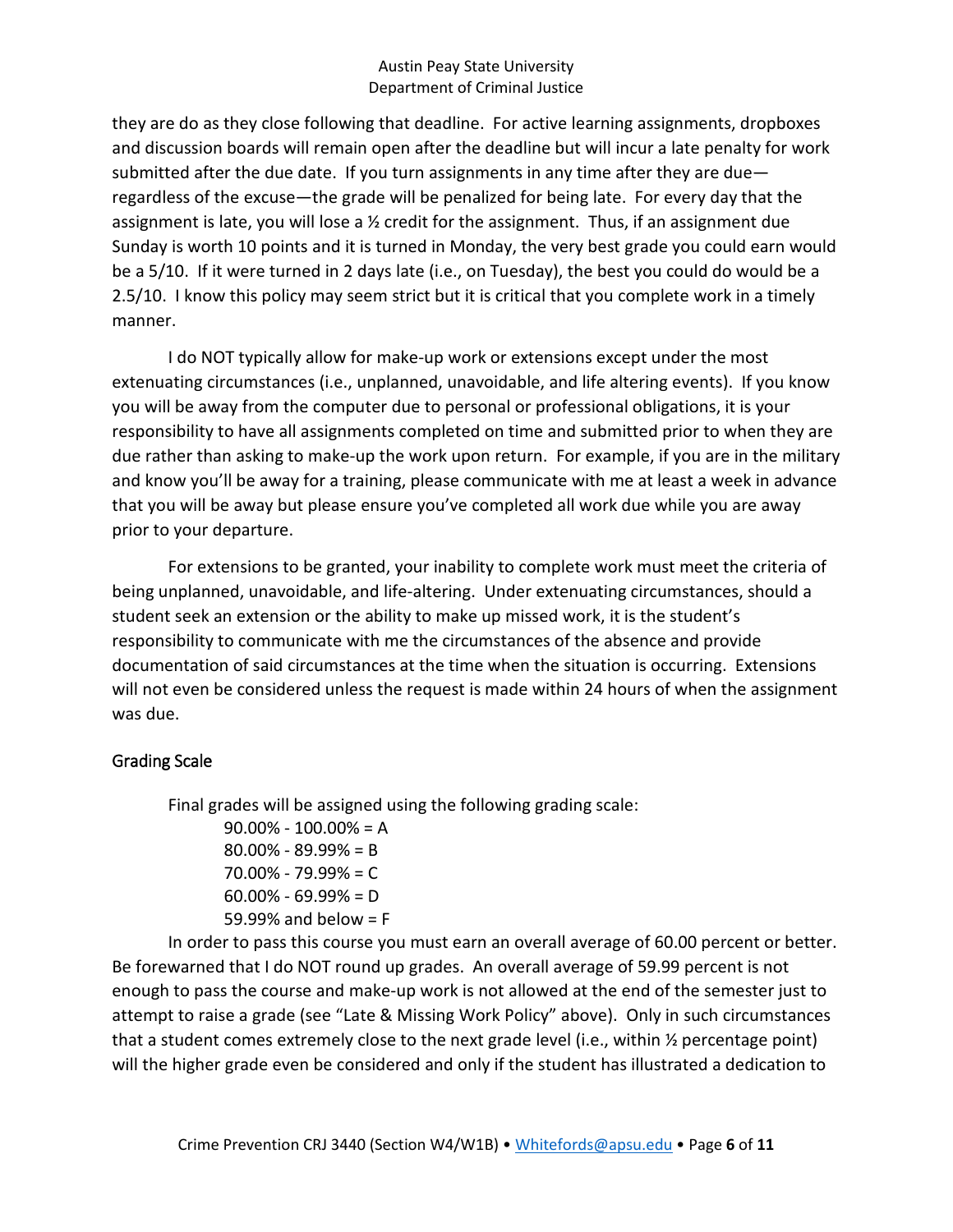learning in the course, has clearly attempted to do their best, and has turned in ALL work minus the allotted dropped grades from each grade category.

Once grades are posted, you may find that you did not "receive" the grade you expected. Keep in mind that I abhor comments suggesting "I gave you" a grade rather than you having "earned a grade". Because students often send questions or concerns regarding grades when emotions are high, I refuse to answer grade inquiry questions if you contact me within the first 24 hours of a grade being posted. If you would like to e-mail or meet with me after that 24-hour lag time, I will be glad to discuss your grade with you at that point.

## Instructor Grading and Feedback Response Time

Quizzes grades will be posted to D2L immediately following completion. For active learning assignments, I will do my best to post graded items in D2L within 1 week of the initial assignment submission. When the next week's work hinges on the previous assignment, I will work diligently to decrease that turnaround time to just a few days. For more in depth assignments, this turnaround time may be even longer and I ask that you be patient. All grades will be posted in D2L as they are completed and you will usually have a fairly accurate estimate of your current standing in the course minus any pending active learning assignments I'm currently working on grading.

## Course Topics & Assignments

Below you will find a list of the assigned readings and corresponding quizzes for each module. Please keep in mind that, you will also be completing various active learning assignments that correspond to each chapter in addition to these readings and quizzes.

| Course Module &<br>Due Dates                                   | <b>Materials Covered</b>                               | <b>Textbook Materials Covered</b>                                                                                                                                                                                                                                                                                                                                                                                  |
|----------------------------------------------------------------|--------------------------------------------------------|--------------------------------------------------------------------------------------------------------------------------------------------------------------------------------------------------------------------------------------------------------------------------------------------------------------------------------------------------------------------------------------------------------------------|
| <b>Introduction: Due</b><br>Wednesday, June<br>2 <sup>nd</sup> | <b>Introductory Course</b><br><b>Materials</b>         | Reading & Quiz: Syllabus quiz<br>$\bullet$<br>Active Learning: Introduction video                                                                                                                                                                                                                                                                                                                                  |
| <b>Module 1: Due</b><br>Sunday, June 6 <sup>th</sup>           | Crime, the Fear of Crime, &<br><b>Crime Prevention</b> | Reading & Quiz: Chapter 1 Part 1<br>Active Learning: Measuring Crime &<br><b>Comparing Data</b><br>Reading & Quiz: Chapter 1 Part 2<br>Active Learning: Discussion Board<br>$\bullet$<br>Survey Questions on Fear of Crime<br>Reading & Quiz: Chapter 2 Part 1<br>$\bullet$<br>Active Learning: Timeline of Early<br>$\bullet$<br><b>Crime Prevention Efforts</b><br>Reading & Quiz: Chapter 2 Part 2<br>$\bullet$ |
| Module 2: Due<br>Wednesday, July 9th                           | Continuing Work on Class<br>Research Project           | Active Learning: Additions &<br>$\bullet$<br>Revisions to Survey Questions on<br>Fear of Crime                                                                                                                                                                                                                                                                                                                     |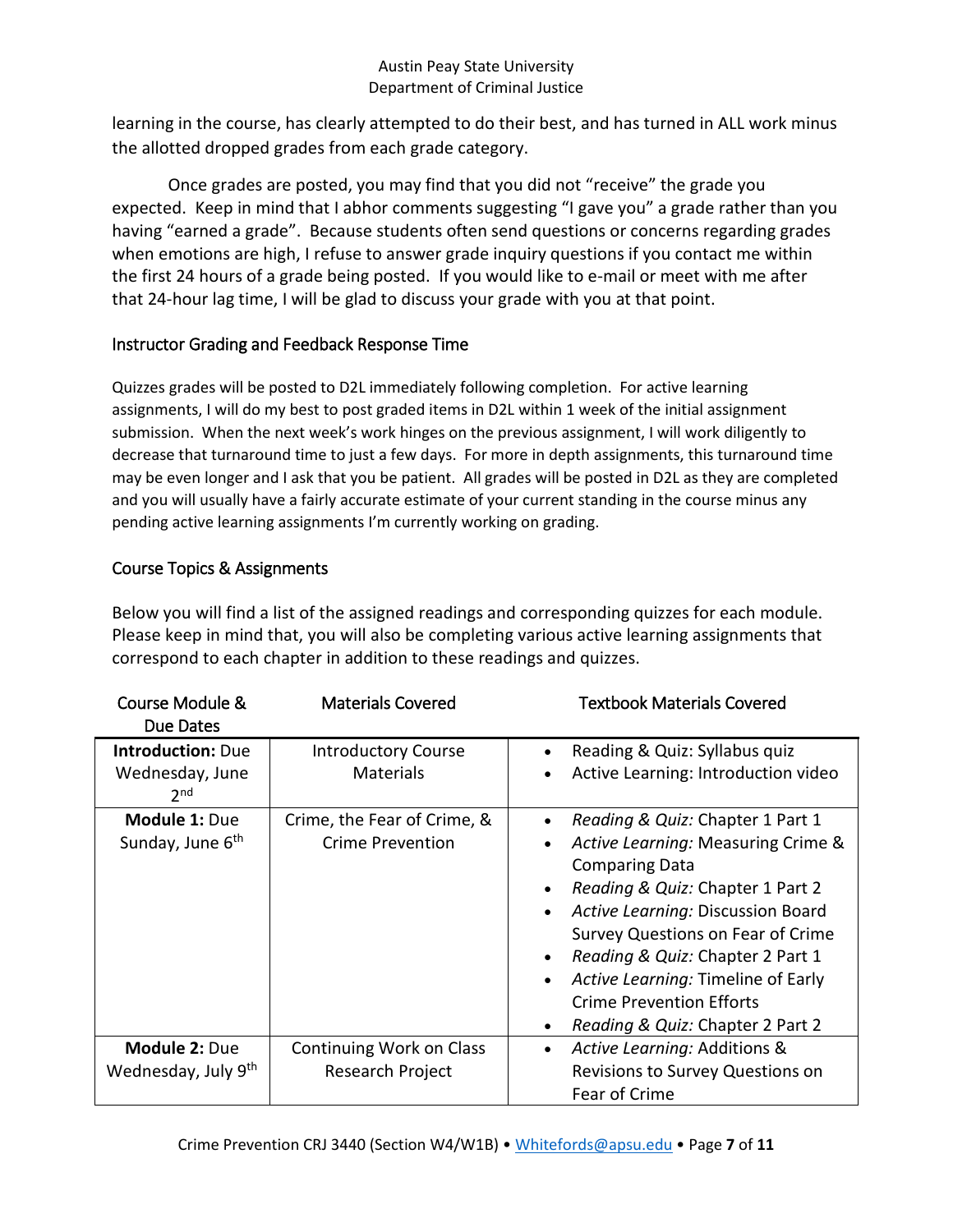| Course Module &                                | <b>Materials Covered</b>                                                      | <b>Textbook Materials Covered</b>                                                                                                                                                                                                                                                                                                                                                                                                                                                      |
|------------------------------------------------|-------------------------------------------------------------------------------|----------------------------------------------------------------------------------------------------------------------------------------------------------------------------------------------------------------------------------------------------------------------------------------------------------------------------------------------------------------------------------------------------------------------------------------------------------------------------------------|
| Due Dates                                      |                                                                               |                                                                                                                                                                                                                                                                                                                                                                                                                                                                                        |
| Module 2: Due<br>Sunday, June 13 <sup>th</sup> | Crime Prevention, the<br>Physical Environment, &<br>Evaluation                | Active Learning: Selecting Final<br>$\bullet$<br><b>Survey Questions</b><br>Reading & Quiz: Chapter 3 Part 1<br>Active Learning: Evaluating New<br>$\bullet$<br>Policies in Covid Pandemic<br>Reading & Quiz: Chapter 3 Part 2<br>$\bullet$<br>Reading & Quiz: Chapter 4 Part 1<br>Reading & Quiz: Chapter 4 Part 2<br>$\bullet$<br>Reading & Quiz: Chapter 4 Part 3<br>$\bullet$<br>Active Learning: CPTED Home<br>$\bullet$<br>Analysis                                              |
| Module 3: Due<br>Sunday, June 20 <sup>th</sup> | Neighborhood Crime<br>Prevention & the<br>Displacement/ Diffusion of<br>Crime | Reading & Quiz: Chapter 5 Part 1<br>$\bullet$<br>Reading & Quiz: Chapter 5 Part 2<br>$\bullet$<br>Active Learning: CPTED<br>$\bullet$<br>Neighborhood Analysis<br>Reading & Quiz: Chapter 5 Part 3<br>Reading & Quiz: Chapter 6 Part 1<br>$\bullet$<br>Reading & Quiz: Chapter 6 Part 2<br>$\bullet$<br>Active Learning: Discussion Board<br>$\bullet$<br><b>Survey Questions on Routine</b><br><b>Activities &amp; Opportunities</b><br>Reading & Quiz: Chapter 6 Part 3<br>$\bullet$ |
| Module 4: Due<br>Sunday, June 27 <sup>th</sup> | Developmental & Situational<br><b>Crime Prevention</b>                        | Reading & Quiz: Chapter 8 Part 1<br>$\bullet$<br>Reading & Quiz: Chapter 8 Part 2<br>$\bullet$<br>Reading & Quiz: Chapter 11 Part 1<br>$\bullet$<br>Reading & Quiz: Chapter 11 Part 2<br>$\bullet$                                                                                                                                                                                                                                                                                     |
| Module 5: Due<br>Sunday, July 4 <sup>th</sup>  | Partnerships for Crime<br>Prevention including School<br>Programs             | Reading & Quiz: Chapter 12 Part 1<br>$\bullet$<br>Reading & Quiz: Chapter 12 Part 2<br>Active Learning: Changes in<br><b>Community Policing Article Reviews</b><br>Reading & Quiz: Chapter 14 Part 1<br>٠<br>Reading & Quiz: Chapter 14 Part 2<br>Active Learning: Changes in School<br><b>Prevention Program Article Reviews</b>                                                                                                                                                      |
| Module 6: Due<br>Sunday, July 11 <sup>th</sup> | Models of Deterrence-both<br><b>Specific and General</b>                      | Reading & Quiz: Chapter 9 Part 1<br>$\bullet$<br>Reading & Quiz: Chapter 9 Part 2<br>$\bullet$<br>Reading & Quiz: Chapter 15 Part 1<br>٠<br>Reading & Quiz: Chapter 15 Part 2<br>٠                                                                                                                                                                                                                                                                                                     |
| Module 7: Due                                  | Secondary Prevention,                                                         | Reading & Quiz: Chapter 10 Part 1<br>$\bullet$                                                                                                                                                                                                                                                                                                                                                                                                                                         |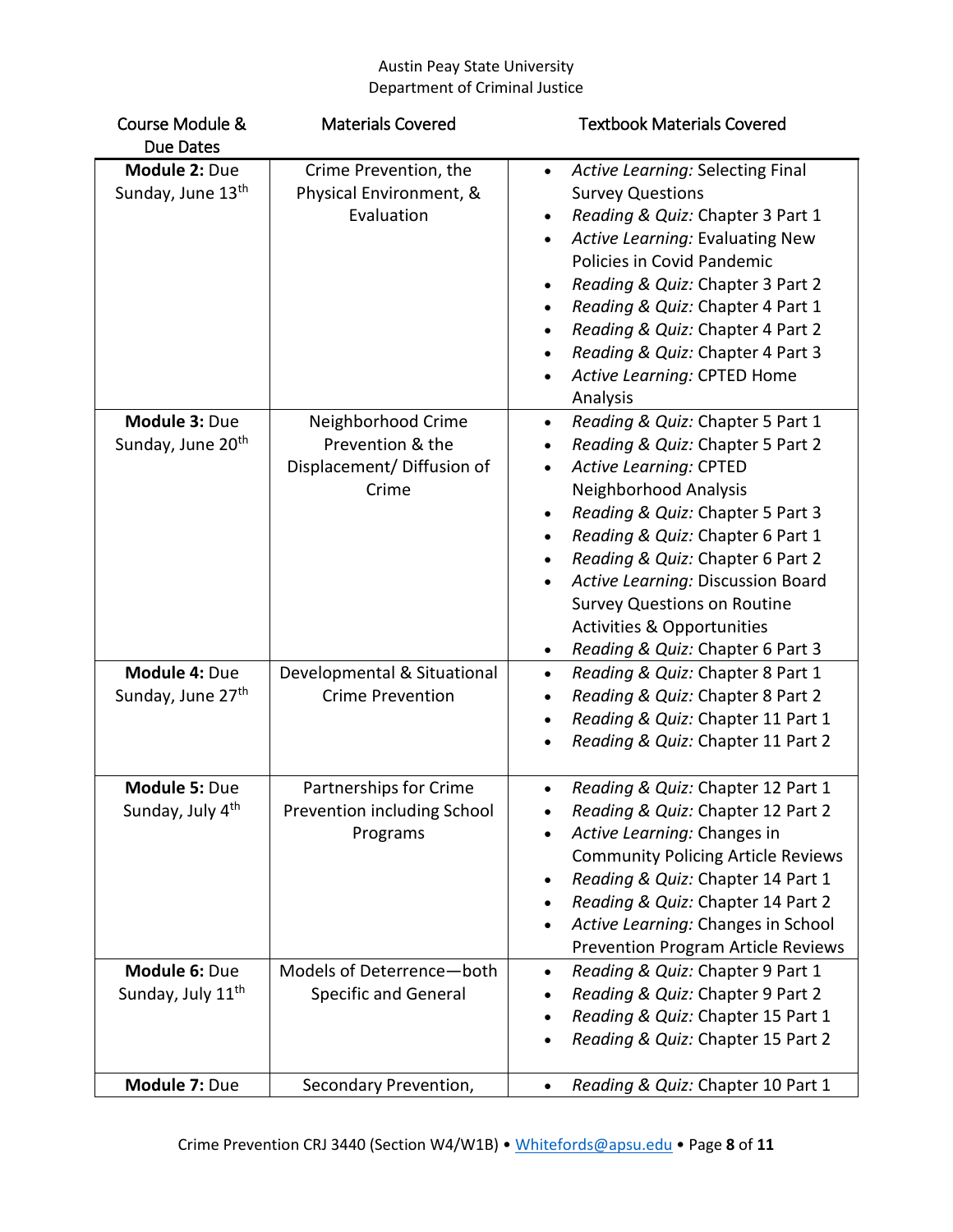| Course Module &           | <b>Materials Covered</b>     | <b>Textbook Materials Covered</b>                      |
|---------------------------|------------------------------|--------------------------------------------------------|
| Due Dates                 |                              |                                                        |
| Friday, July 18th         | Rehabilitation, & the Future | Reading & Quiz: Chapter 10 Part 2<br>$\bullet$         |
|                           | of Crime Prevention          | Reading & Quiz: Chapter 16 Part 1<br>$\bullet$         |
|                           |                              | Reading & Quiz: Chapter 16 Part 2<br>$\bullet$         |
|                           |                              | Reading & Quiz: Chapter 17<br>$\bullet$                |
| <b>Final Assignments:</b> |                              | <b>Final Research Project Submissions</b><br>$\bullet$ |
| Due Thursday, July        |                              |                                                        |
| 22 <sub>nd</sub>          |                              |                                                        |

In addition to the assignment schedule above, there are many dates of importance students should note in order to be successful in this course. Below is a list of dates regarding withdrawing from the course, holidays in which classes are not held, etc.

| <b>Event of Importance</b>                                           | Date                  |
|----------------------------------------------------------------------|-----------------------|
| Last Day for 100% Fee Adjustment                                     | May 28 <sup>th</sup>  |
| Students Not Paid in Full or Confirmed will be Automatically Dropped | June 2nd              |
| First Day of Classes                                                 | May 29th              |
| Last Day to Add a Class                                              | June 2 <sup>nd</sup>  |
| Last Day for 75% Fee Adjustment                                      | June 7 <sup>th</sup>  |
| Last Day to Drop Without Record                                      | June 11 <sup>th</sup> |
| Last Day to Drop with Automatic "W"                                  | June 25 <sup>th</sup> |
| Last Day for 25% Fee Adjustment                                      | June 30 <sup>th</sup> |
| Last Day of Classes                                                  | July 22nd             |

## Course Expectations and Policies

### Academic Honesty Policy

Students are expected to know and abide by the University's Honesty and Integrity Policy especially as it pertains to issues of academic dishonesty for this course. Academic dishonesty encompasses many dishonorable activities that students may partake in while completing coursework. Participating in any of the following activities will constitute academic dishonesty for the purpose of this course:

(a) *Cheating:* Using or attempting to use unauthorized materials, information or aids in any academic exercise. The term academic exercise includes all forms of work submitted for credit or hours.

(b) *Plagiarism:* The adoption or reproduction of ideas, words, statements, images or works of another person as one's own without proper attribution. This includes both the deliberate or accidental taking of another's work without properly documenting or crediting the original source in any academic exercise.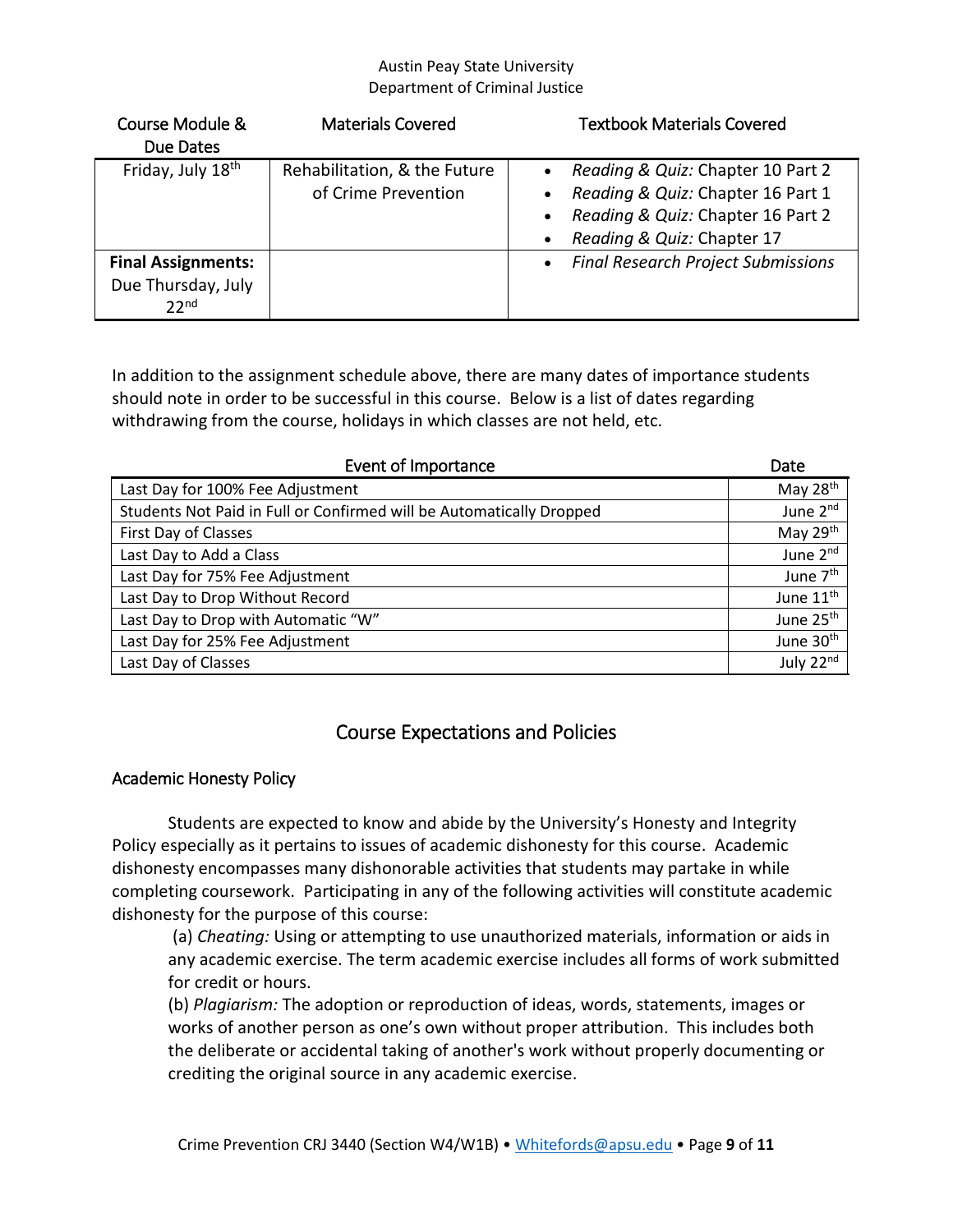(c) *Fabrication:* Unauthorized falsification or invention of any information or citation in an academic exercise.

(d) *Facilitating Academic Dishonesty:* Assisting or attempting to assist another to violate a provision of the institution's student code of conduct regarding academic misconduct.

All students are expected to complete their own work and conduct research and author assignments independently of others (unless specifically assigned to work together by the instructor). Therefore, the following would also be considered violations of Dr. Whiteford's personal Academic Honesty policy:

- (a) Discussing questions or answers to online quizzes prior to both parties having completed the quiz
- (b) Taking another student's quiz for them or completing an active learning assignment for them.
- (c) Copying or letting someone copy an assignment such as a quiz or active learning project.
- (d) Collaboration of any kind on individually assigned work. Unless work is clearly assigned as partnered or in small groups, assume that all work should be completed individually.

If the instructor suspects that you have engaged in academic dishonesty, sanctioning will be imposed on the student that may have detrimental effects to the successful completion of this course. Sanctions which may be applied to students engaging in academic dishonesty will vary based on the severity of the infraction and may include but are not limited to:

- (a) a reduced grade on an assignment
- (b) a "0" for the academic exercise;
- (c) a failing grade for the course
- (d) probation, suspension, or expulsion from the University

(e) reporting the matter to the Office of Student Affairs for further judicial proceedings and a notice placed in your permanent academic file.

## **Communication Policy**

All course communications will be made through the D2L course page under the "Announcements" page. Should you need to contact the instructor, please do so through APSU email [\(whitefords@apsu.edu\)](mailto:whitefords@apsu.edu) and NOT the D2L email system as you will receive a quicker response via APSU email. Please be sure to check your APSU email and D2L on a regular, if not daily, basis. If you have problems with accessing your APSU email account or D2L, contact GovsTech at 931-221-4357 or email [govstech@apsu.edu.](mailto:govstech@apsu.edu) Should you need to contact me directly, the best way to do so is via email at [whitefords@apsu.edu.](mailto:whitefords@apsu.edu) Be sure you are sending me e-mails from your APSU e-mail so that e-mails aren't sent to my Junk folder. If needed, Zoom video conferences or phone calls can be scheduled via email.

### **Students with Disabilities**

Austin Peay State University abides by Section 504 of the Rehabilitation Act of 1973, which stipulates that no student shall be denied the benefits of an education "solely by reason of a